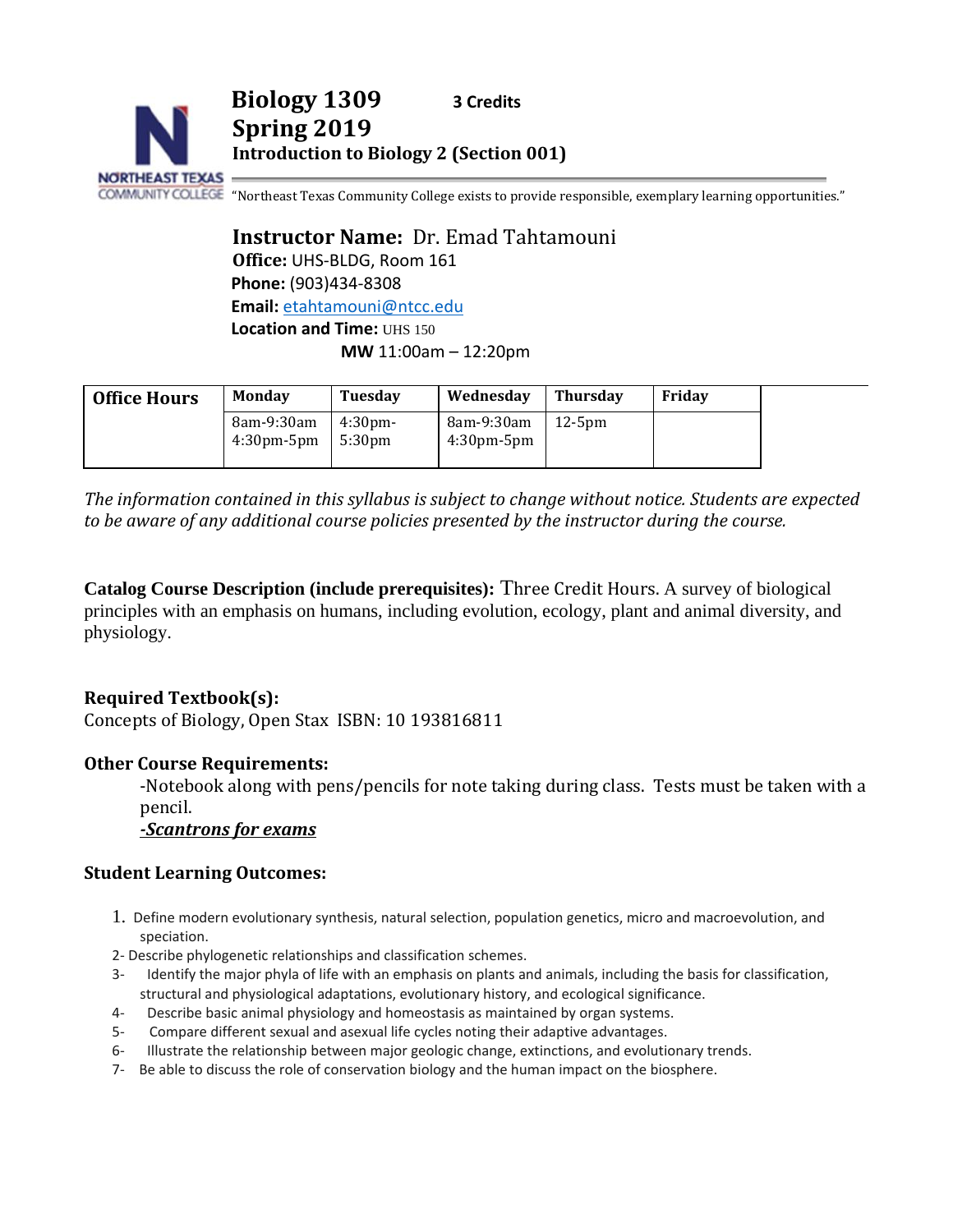#### **Lectures & Discussions: Tentative Lecture Calendar**

#### **Unit 4. Evolution and the Diversity of Life**

Chapter 11: Evolution and Its Processes Chapter 12: Diversity of Life Chapter 13: Diversity of Microbes, Fungi, and Protists Exam 1

Chapter 14: Diversity of Plants Chapter 15: Diversity of Animals Exam 2

### **Unit 5. Animal Structure and Function**

Chapter 16: The Body's Systems Chapter 17: The Immune System and Disease Chapter 18: Animal Reproduction and Development Exam 3

### **Unit 6. Ecology**

Chapter 19: Population and Community Ecology Chapter 20: Ecosystems and the Biosphere Chapter 21: Conservation and Biodiversity Exam 4

#### **Final Exam (comprehensive)**

#### **Evaluation/Grading Policy:**

Evaluation is accomplished as follows:

10 Quizzes, 10 points each =100 4 Exams, 100 each =400 Final Exam  $= 100$  ……………………………. Total

Grades will be awarded as follows:

 $89.5 - 100\% = A$  $79.5 - 89.4\% = B$  $69.5 - 79.4\% = C$  $59.5 - 69.4\% = D$ Below  $59.5% = F$ 

#### **Tests/Exams:**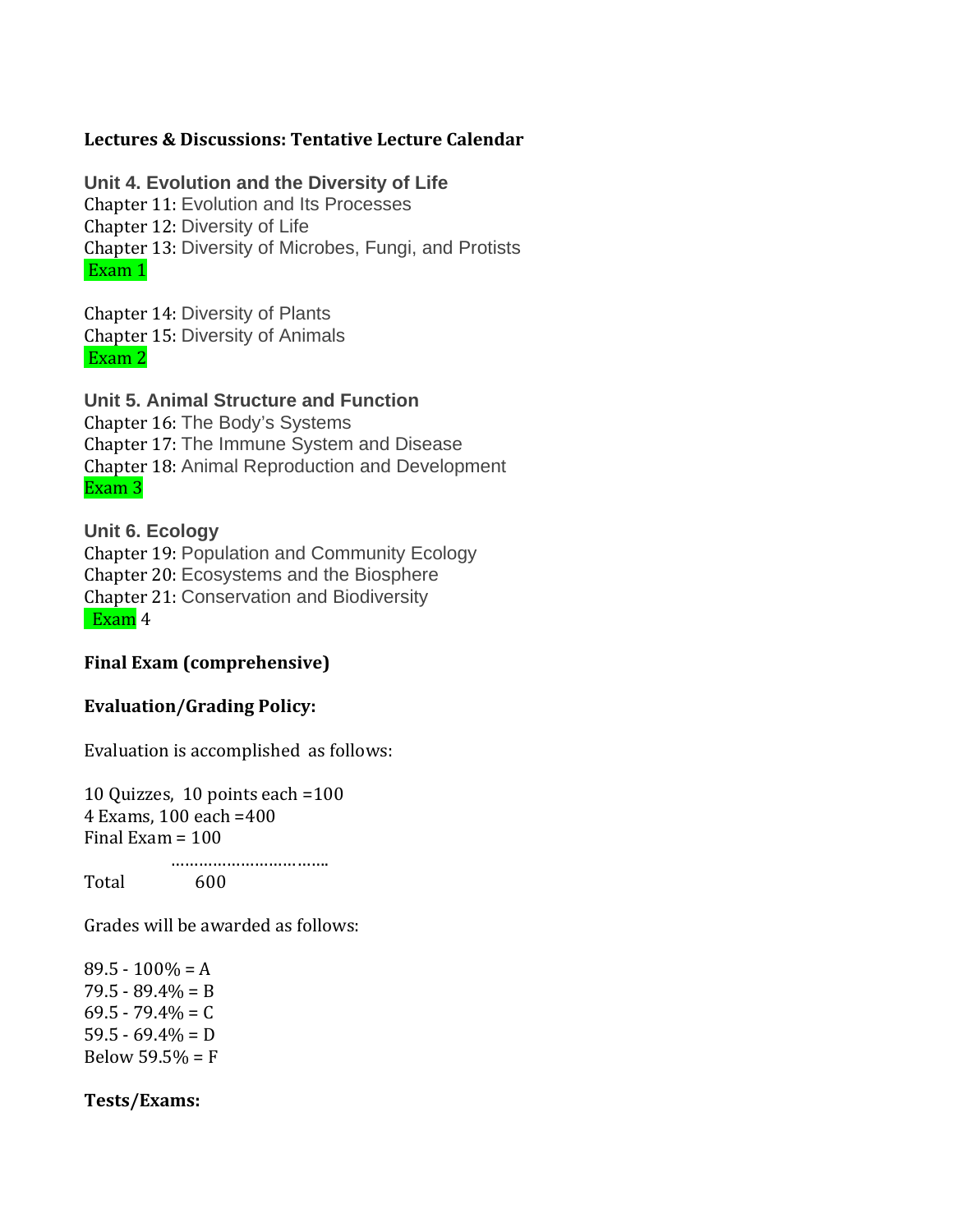All exams include both objective (multiple choice, true-false, matching) and subjective questions over notes and text material and any additional outside reading that may be assigned.

## **Student Responsibilities/Expectations:**

Students are expected to attend regularly, participate fully and take personal responsibility for their learning by doing such things as taking lecture notes and studying outside of class time. I will be available during office hours if you have questions regarding the course or need help understanding something that we are learning.

The last day to drop the course with a grade of W is Thursday, April 11**.** If circumstances require you to withdraw from this course, you must do so by that date. It is the **student's responsibility** to initiate the withdrawal with the registrar's office. **Failure to officially withdraw will result in your receiving a grade of F.**

## **NTCC Academic Honesty Statement:**

"Students are expected to complete course work in an honest manner, using their intellects and resources designated as allowable by the course instructor. Students are responsible for addressing questions about allowable resources with the course instructor. NTCC upholds the highest standards of academic integrity. This course will follow the NTCC Academic Honesty policy stated in the Student Handbook."

## **Academic Ethics**

The college expects all students to engage in academic pursuits in a manner that is beyond reproach. Students are expected to maintain complete honesty and integrity in their academic pursuit. Academic dishonesty such as cheating, plagiarism, and collusion is unacceptable and may result in disciplinary action. Such disciplinary action can include a grade of "F" for the assignment or a grade of "F" as a final grade for the course. Refer to the student handbook for more information on this subject.

### **ADA Statement:**

It is the policy of NTCC to provide reasonable accommodations for qualified individuals who are students with disabilities. This College will adhere to all applicable federal, state, and local laws, regulations, and guidelines with respect to providing reasonable accommodations as required to afford equal educational opportunity. It is the student's responsibility to request accommodations. An appointment can be made with Shannin Garrett, Academic Advisor/Coordinator of Special Populations located in the College Connection. She can be reached at 903-434-8218. For more information and to obtain a copy of the Request for Accommodations, please refer to the NTCC website - [Special Populations.](http://www.ntcc.edu/index.php?module=Pagesetter&func=viewpub&tid=111&pid=1)

## **Family Educational Rights And Privacy Act** (**Ferpa**):

The Family Educational Rights and Privacy Act (FERPA) is a federal law that protects the privacy of student education records. The law applies to all schools that receive funds under an applicable program of the U.S. Department of Education. FERPA gives parents certain rights with respect to their children's educational records. These rights transfer to the student when he or she attends a school beyond the high school level. Students to whom the rights have transferred are considered "eligible students." In essence, a parent has no legal right to obtain information concerning the child's college records without the written consent of the student. In compliance with FERPA, information classified as "directory information" may be released to the general public without the written consent of the student unless the student makes a request in writing. Directory